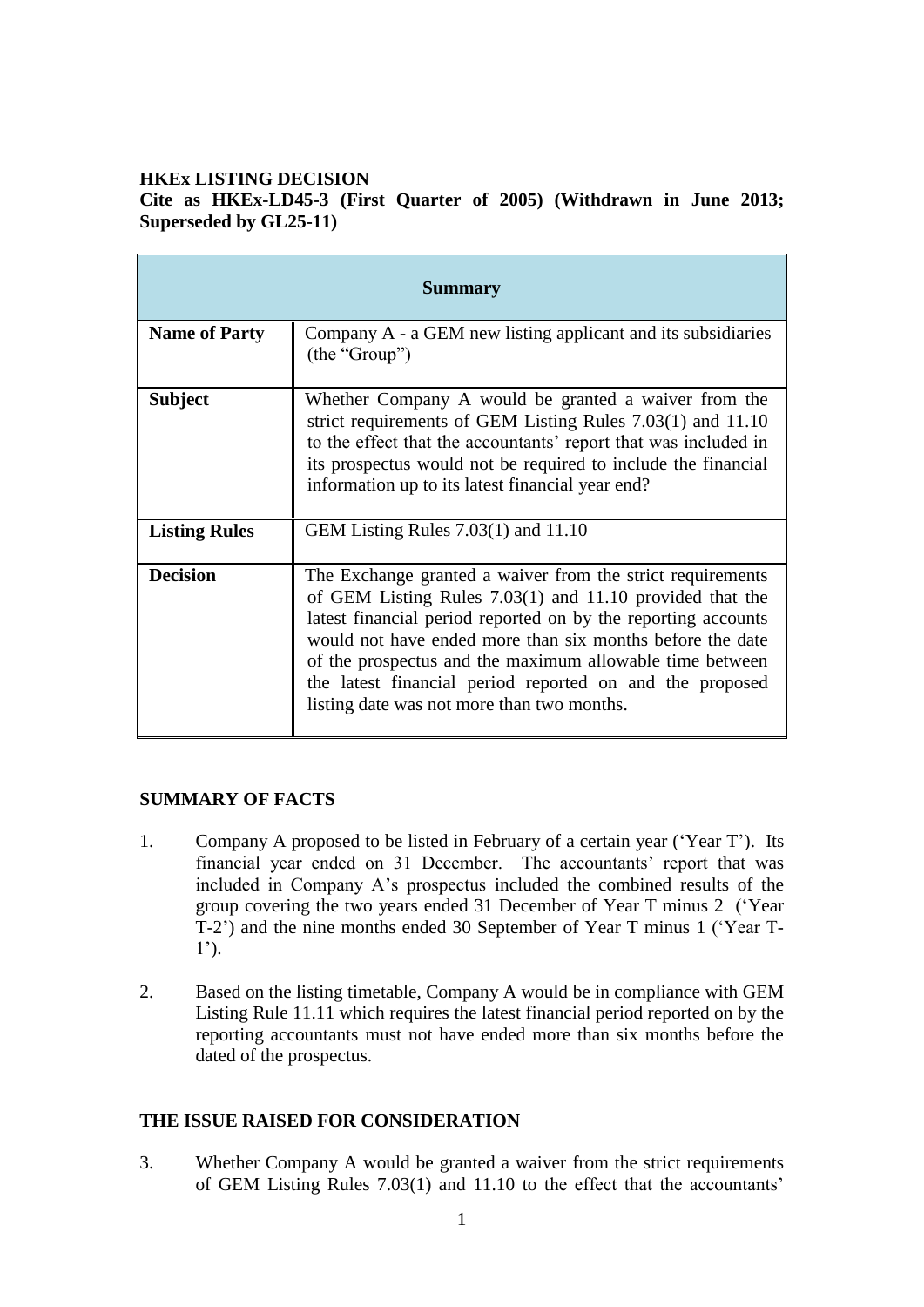report that was included in its prospectus would not be required to include the financial information up to its latest financial year end?

### **APPLICABLE LISTING RULES OR PRINCIPLE**

- 4. GEM Listing Rules 7.03(1) and 11.10 require, among other things, that, in the case of a new applicant, the accountants' report must include the results of the issuer or, if the issuer is a holding company, the consolidated results of the issuer and its subsidiaries in respect of each of the two financial years immediately preceding the issue of the listing document.
- 5. GEM Listing Rule 11.11 requires *'[I]n the case of a new applicant, the latest financial period reported on by the reporting accountants must not have ended more than 6 months before the date of the listing document'.*
- 6. GEM Listing Rule 18.03 requires the listed issuer to despatch to its shareholders its annual report no later than three months after its financial year-end.

# **THE ANALYSIS**

- 7. The Exchange recognises that a new listing applicant proposing to issue its listing document shortly after the expiration of the latest financial year may experience difficulty in producing audited accounts within such a short period of time. The Exchange therefore considers it appropriate to grant waiver of this requirement to listing applicants based on the facts and circumstances of the case. For consistency, it is necessary to lay down the maximum allowable time gap between the latest financial year-end and the proposed listing date, in excess of which such a waiver would not be granted.
- 8. GEM Listing Rule 18.03 requires the listed issuer to despatch to its shareholders its annual report no later than three months after its financial year-end. Based on the same principle, namely that an issuer should require no more than three months to produce audited accounts for the latest financial year, the Exchange determines that the cut-off line for granting such waiver should be one month before the due date on which the first audited reports after listing must be despatched by a GEM issuer.
- 9. In practical terms, this can be translated as no waiver of GEM Listing Rules 7.03(1) and 11.10 will be granted where the proposed listing date is more than two months after the latest financial year-end. In other words, the maximum allowable time gap between the latest financial year-end and the proposed listing date is two months.
- 10. Based on the submission that Company A's proposed listing date would fall